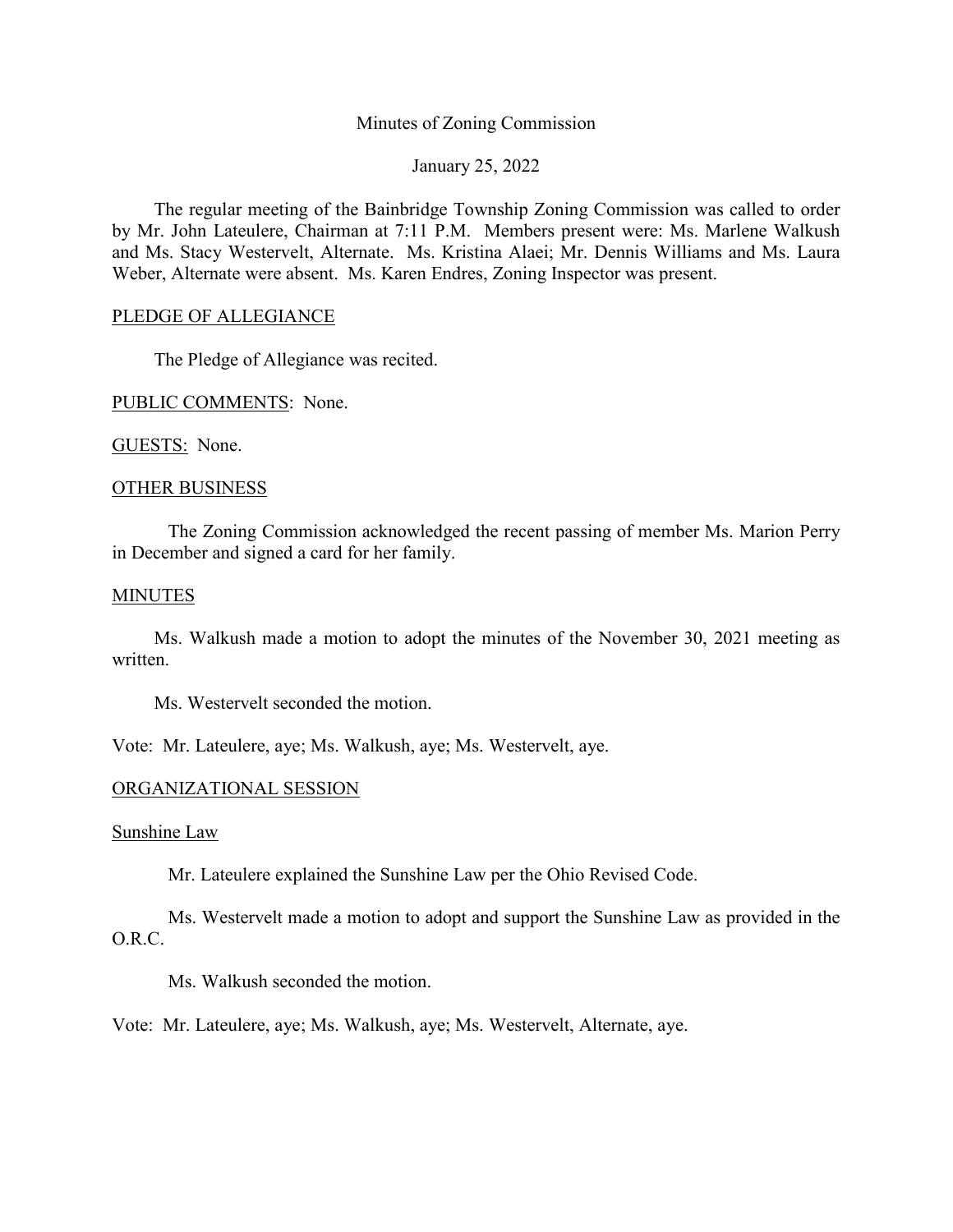### **Secretary**

Ms. Westervelt made a motion to reappoint Linda Zimmerman as secretary for the Zoning Commission.

Ms. Walkush seconded the motion.

Vote: Mr. Lateulere, aye; Ms. Walkush, aye; Ms. Westervelt, Alternate, aye.

## Meeting Schedule

Ms. Westervelt made a motion to hold the regular meetings on the last Tuesday of each month at 7:00 P.M. at the Town Hall.

Ms. Walkush seconded the motion.

Vote: Mr. Lateulere, aye; Ms. Walkush, aye; Ms. Westervelt, Alternate, aye.

# Acceptance of Proposed Amendments

Ms. Westervelt made a motion to retain the policy of accepting any proposed amendment applications on the last meeting night of each month. (Generally to be the last Tuesday of the month.)

Ms. Walkush seconded the motion.

Vote: Mr. Lateulere, aye; Ms. Walkush, aye; Ms. Westervelt, Alternate, aye.

#### Election of Officers

### Chairman

Ms. Walkush made a motion to elect Mr. Lateulere as Chairman.

Ms. Westervelt seconded the motion.

Vote: Mr. Lateulere, aye; Ms. Walkush, aye; Ms. Westervelt, Alternate, aye.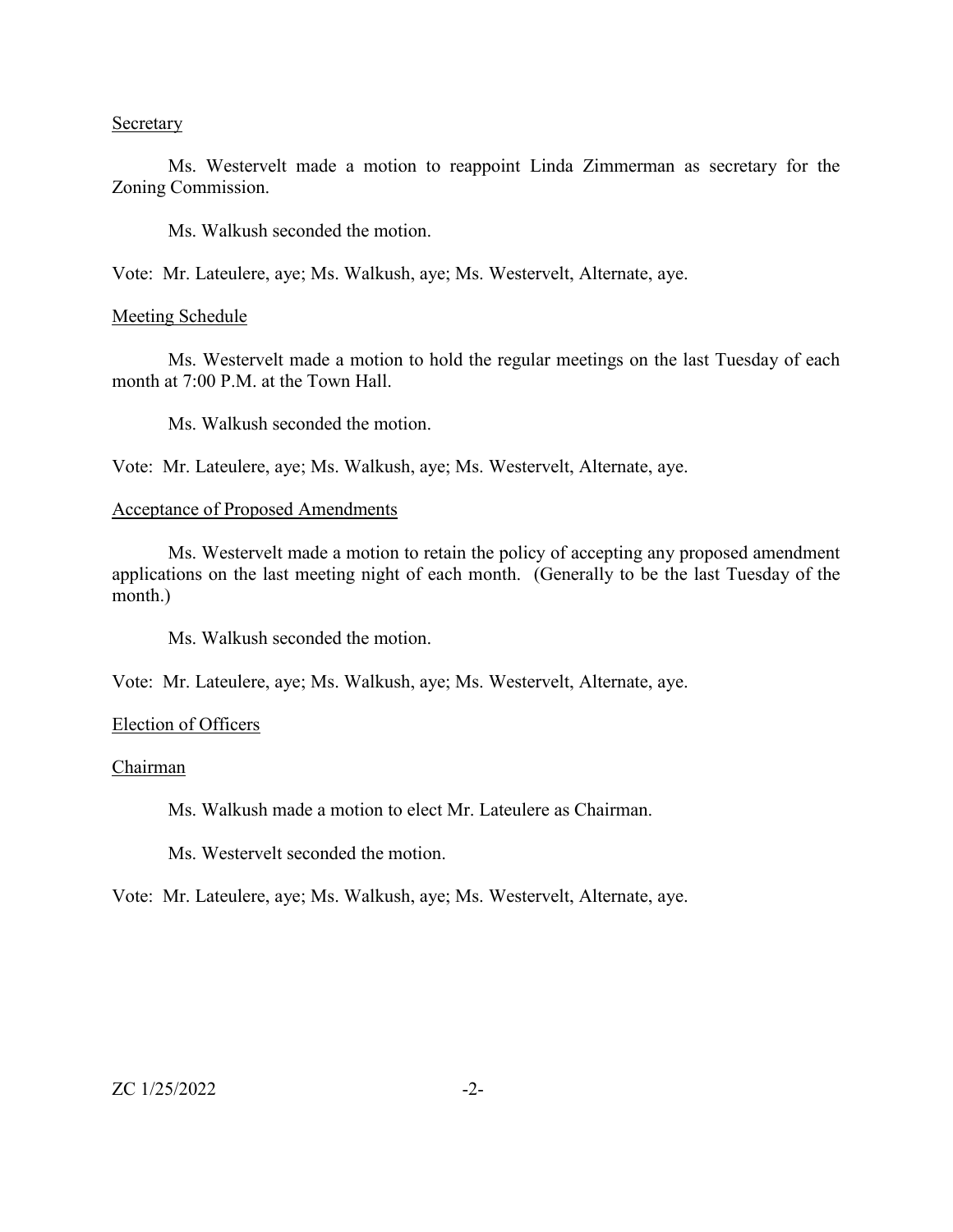# Vice Chairman

Ms. Walkush made a motion to elect Mr. Williams as Vice Chairman.

Ms. Westervelt seconded the motion.

Vote: Mr. Lateulere, aye; Ms. Walkush, aye; Ms. Westervelt, Alternate, aye.

## OLD BUSINESS

### PUD (Planned Unit Development)

The Zoning Commission discussed issuing a new section to the Zoning Resolution for a PUD overlay (PUDO) and was in agreement to continue the discussion to the next regularly scheduled meeting.

## NEW BUSINESS

Mr. Lateulere discussed a potential zoning amendment for accessory buildings regarding size and setbacks. The Zoning Commission held a discussion and was in agreement to continue it to the next regularly scheduled meeting.

## **CORRESPONDENCE**

- 1. Bainbridge Township Board of Trustees Meeting Minutes, dated November 8, 2021; November 17, 2021; November 22, 2021; December 6, 2021; December 20, 2021; Organizational Meeting 2022.
- 2. Board of Zoning Appeals Meeting Minutes, dated November 18, 2021.
- 3. Memo from Linda Crombie, Geauga County Planning Director, dated January 19, 2022. RE: Planning Commission 2022 Submittal Deadline and Meeting Date Schedule.